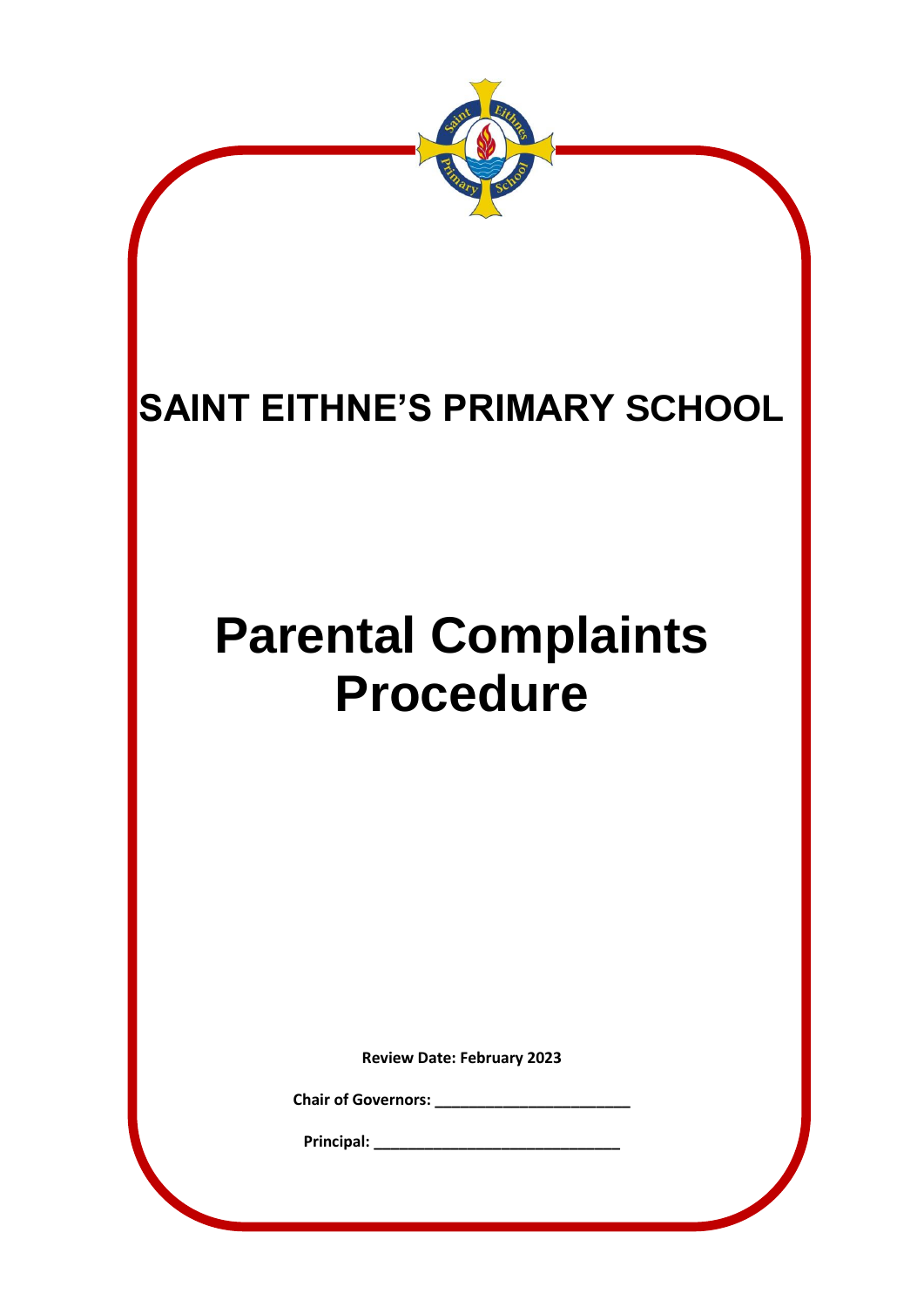## **Contents** Page

|    | 1. Introduction                                                                                                                                                                         | 3 |
|----|-----------------------------------------------------------------------------------------------------------------------------------------------------------------------------------------|---|
|    | 1.1 School Information<br>1.2 Communication Chart                                                                                                                                       |   |
|    | 2. Scope of the Complaints Procedure                                                                                                                                                    | 5 |
|    | 2.1 Complaints with Established Procedures<br>2.2 Anonymous Complaints                                                                                                                  |   |
|    | 3. Aims of the Complaints Procedure                                                                                                                                                     | 5 |
|    | 3.1 When dealing with Complaints<br>3.2 Availability of Procedure                                                                                                                       |   |
| 4. | <b>Complaints Procedure - at a Glance</b>                                                                                                                                               | 6 |
|    | 4.1 Time Limit<br>4.2 Stage One<br>4.3 Stage Two<br>4.4 Northern Ireland Public Services Ombudsman                                                                                      |   |
|    | 5. What to Expect Under this Procedure                                                                                                                                                  | 8 |
|    | 5.1 Your rights as a person making a complaint<br>5.2 Your responsibilities as a person making a complaint<br>5.3 Rights of parties involved during the investigation<br>5.4 Timeframes |   |

- 5.5 Equality
- 5.6 Unreasonable complaints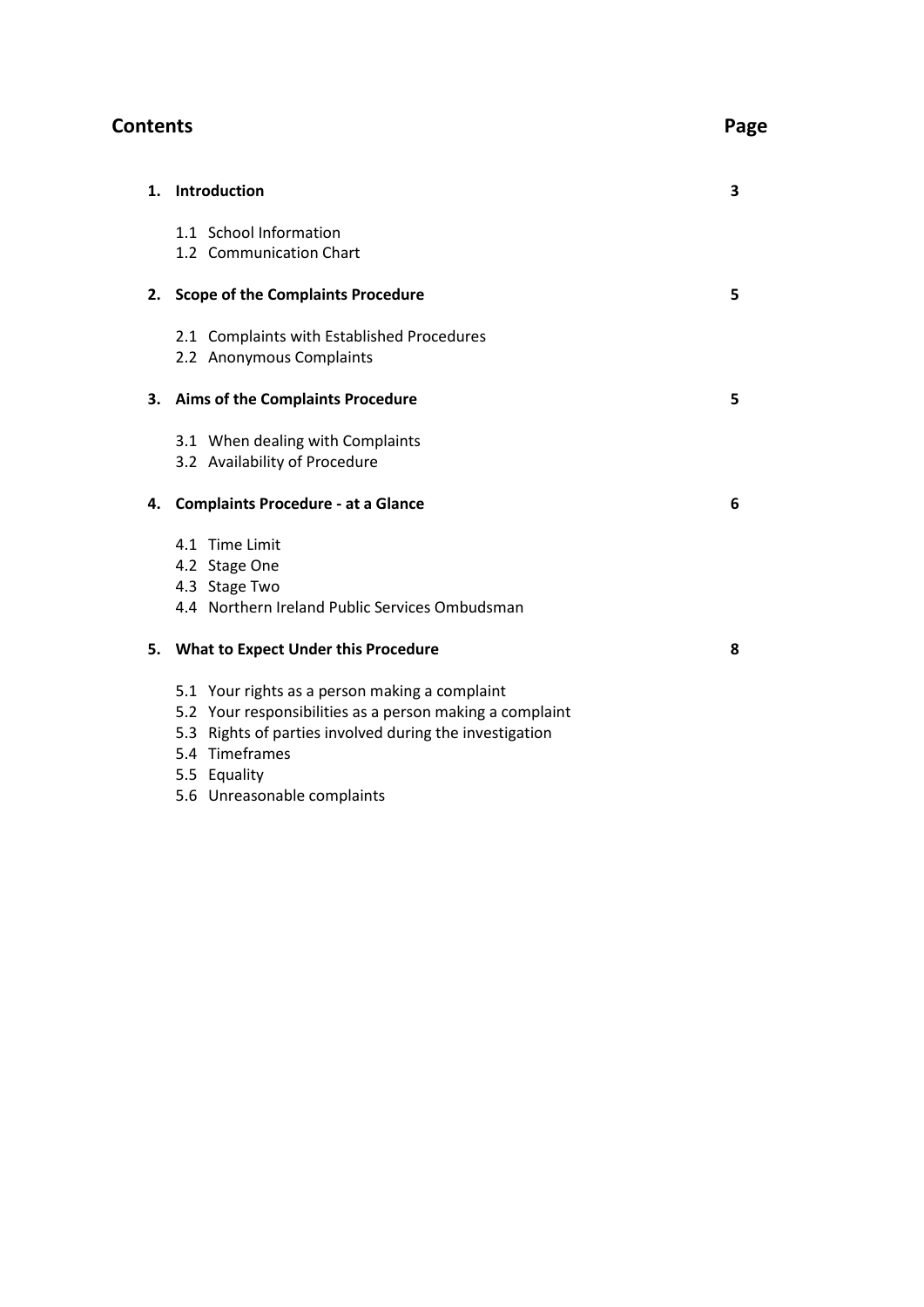#### **1. Introduction**

*We hope that issues can be addressed by talking to the relevant staff. Open communication and regular engagement between the school, parents/carers and other stakeholders is vital to nurturing positive relationships within the whole school community.*

#### **1.1. School Information**

Saint Eithne's Primary School takes complaints very seriously. We have the best interests of all our children and their families at the centre of all we do. In this regard, we encourage anyone with a concern to speak to us as soon as possible. If concerns are dealt with at an early stage, then they are more likely to be resolved and there is no unnecessary dissatisfaction.

Many issues can be addressed simply by talking to the relevant staff in school who will be happy to help. Open communication and regular engagement between the school staff and the wide range of users is vital to the effective management of the school.

If you have any issues please talk to your child's teacher as soon as possible. Concerns about matters other than in the classroom should be raised with the Vice Principal or Principal. We take all concerns seriously and make every effort to resolve matters as quickly as possible. *We welcome communication with our staff. Parents/ carers can do this by contacting staff as outlined below:*

#### *We take all issues seriously and make every effort to resolve matters as quickly as possible.*

#### **1.2. Communication Chart**

We welcome open communication with our staff:



If you wish to make a complaint, please follow the School Complaints Procedure attached.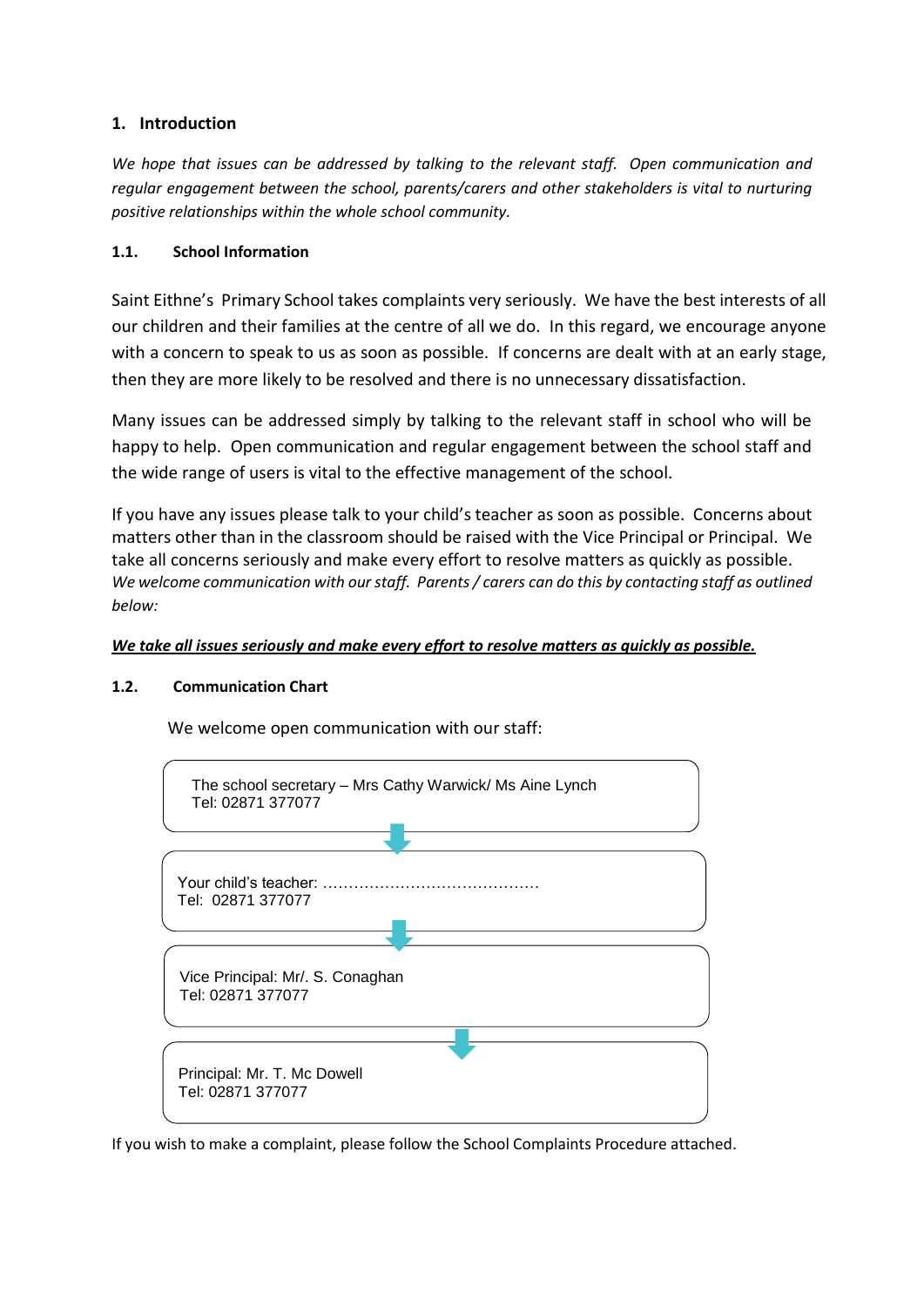## **SAINT EITHNE'S PRIMARY SCHOOL COMPLAINTS PROCEDURE**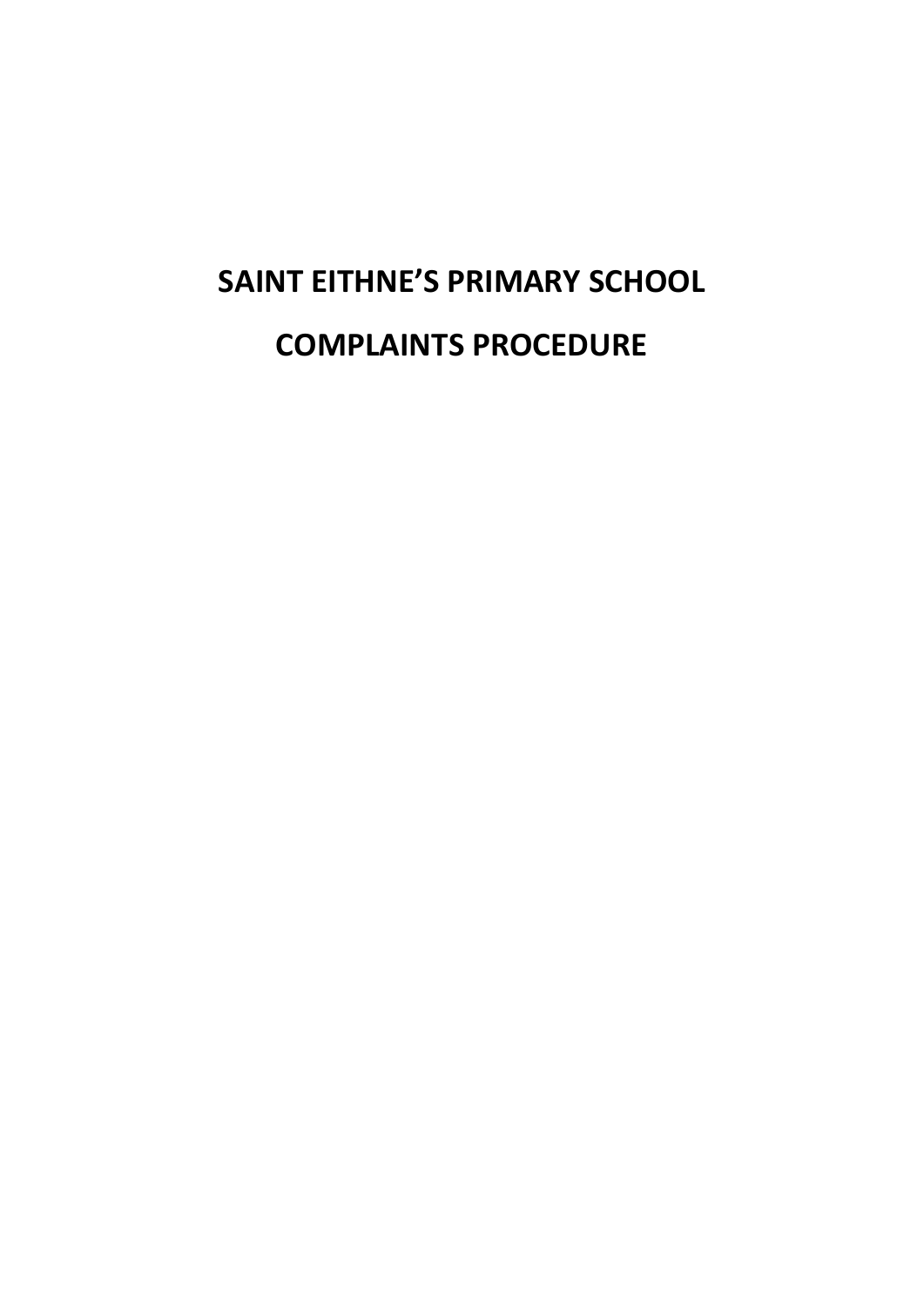#### **2. Scope of the Complaints Procedure**

A complaint is described as an expression of dissatisfaction with our work.

#### 2.1 **Complaints with Established Procedures**

Our school Complaints Procedure sets out how any expression of dissatisfaction relating to the school will be managed. By taking complaints seriously at the earliest possible stage, it is hoped that they can be resolved quickly and effectively.

#### *Some examples of complaints dealt with:*

- Not following school policy
- Communication delays / lack of communication
- Difficulties in staff / pupil relationships

**This procedure should not be used for complaints with separate established procedures, however if your complaint relates to the school's failure to correctly administer any of these procedures, then you may complain by means of this procedure.**

Some examples of statutory procedures and appeal mechanisms, which are not part of the schools complaints procedure, are listed below. The list is not exhaustive. The principal/ chair of governors will advise on the appropriate procedure to use when a complaint is raised.

### **Exceptions** • Admissions / Expulsions / Exclusion of children from school • Statutory assessments of Special Educational Needs (SEN)

- School Development Proposals
- Child Protection / Safeguarding

#### **2.2 Anonymous Complaints**

The school will not normally investigate anonymous complaints, unless deemed by the chairperson of the board of governors to be of a very serious nature. The decision of dealing with such complaints will be at the discretion of the chairperson of the board of governors.

#### **3. Aims of the Complaints Procedure**

#### **3.1. When dealing with Complaints**

Our school aims to:

- Encourage resolution as quickly as possible;
- Provide timely responses;
- Keep complainants informed of progress;
- Ensure a full and fair investigation of your complaint;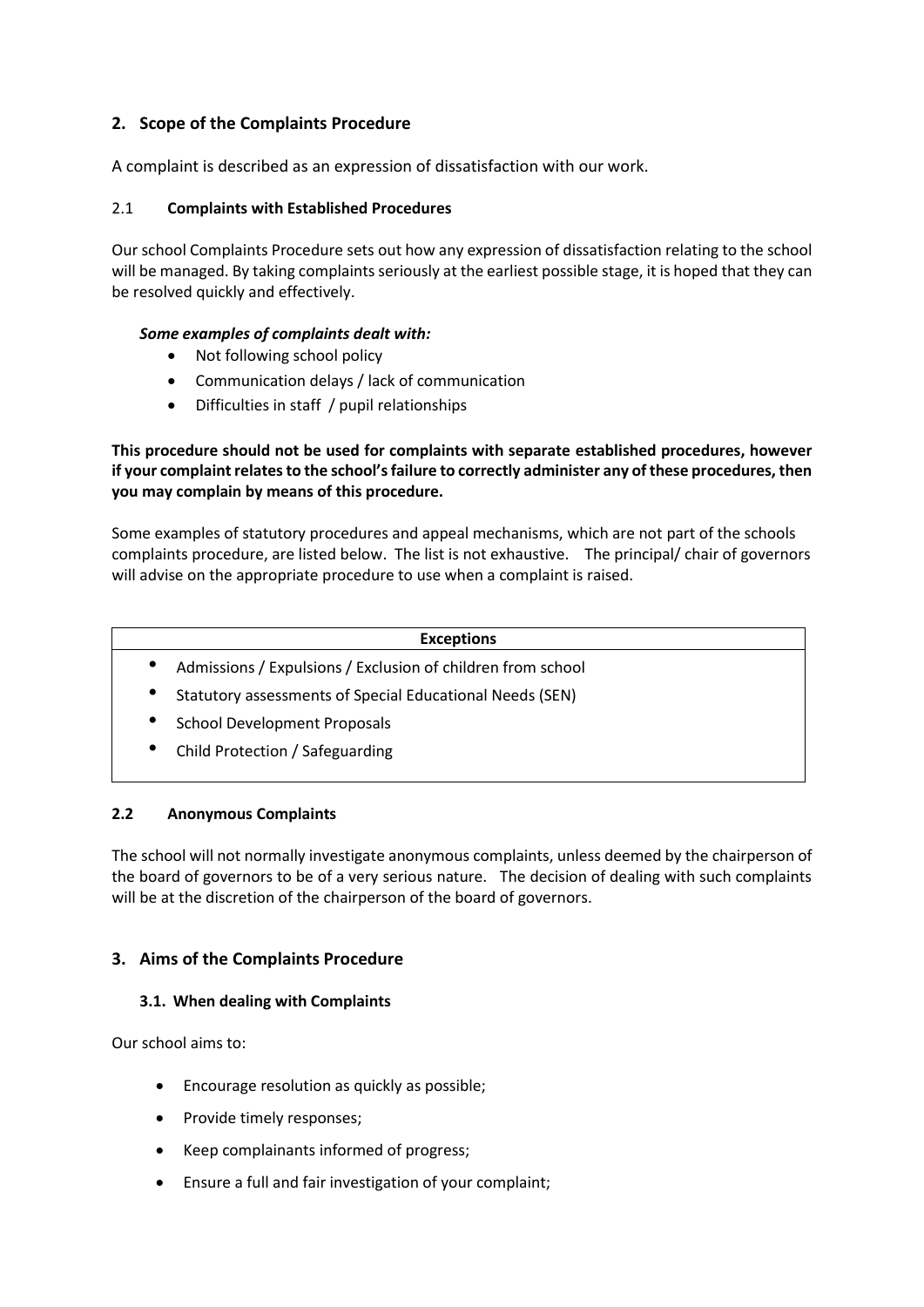- Have due regard for the rights and responsibilities of all parties involved;
- Respect confidentiality;
- Fully address complaints and provide an effective response;
- Take appropriate action to rectify the issue and prevent it happening again;
- Be responsive to learning from outcomes that will inform and improve practice within the school.
- Provide a process that is simple to understand and use;
- be impartial;
- be non-adversarial.

#### **3.2. Availability of Procedure**

A copy of this Procedure is available on our school's website or is available from the school on request.

#### **4. Complaints Procedure – At a Glance**

**Stage One**

Write to the Principal

**Stage Two**

Write to the Chairperson of Board of Governors

#### **4.1. Time Limit**

To enable complaints to be resolved, please contact the school as soon as possible. Unless there are exceptional circumstances, complaints will normally only be considered within 6 months of the date of the incident(s) about which you are complaining.

#### **4.2. Stage One**

When making a complaint, contact the school principal who will arrange for the complaint to be investigated*.* **If the complaint is about the principal, proceed to Stage Two.** The school requires complaints to be made in writing. Where this may present difficulties, please contact the school which will make reasonable arrangements to support you with this process.

When writing your complaint, please provide clear information using the form in Annex 1:

- Your name and contact details
- What your complaint is about please try to be specific
- What you have already done to try to resolve it and
- What you would like the school to do to resolve your complaint

The principal will normally acknowledge the complaint as soon as possible but within 10 school working days. This will be a short response and you will be sent a copy of, (or a link to) the school's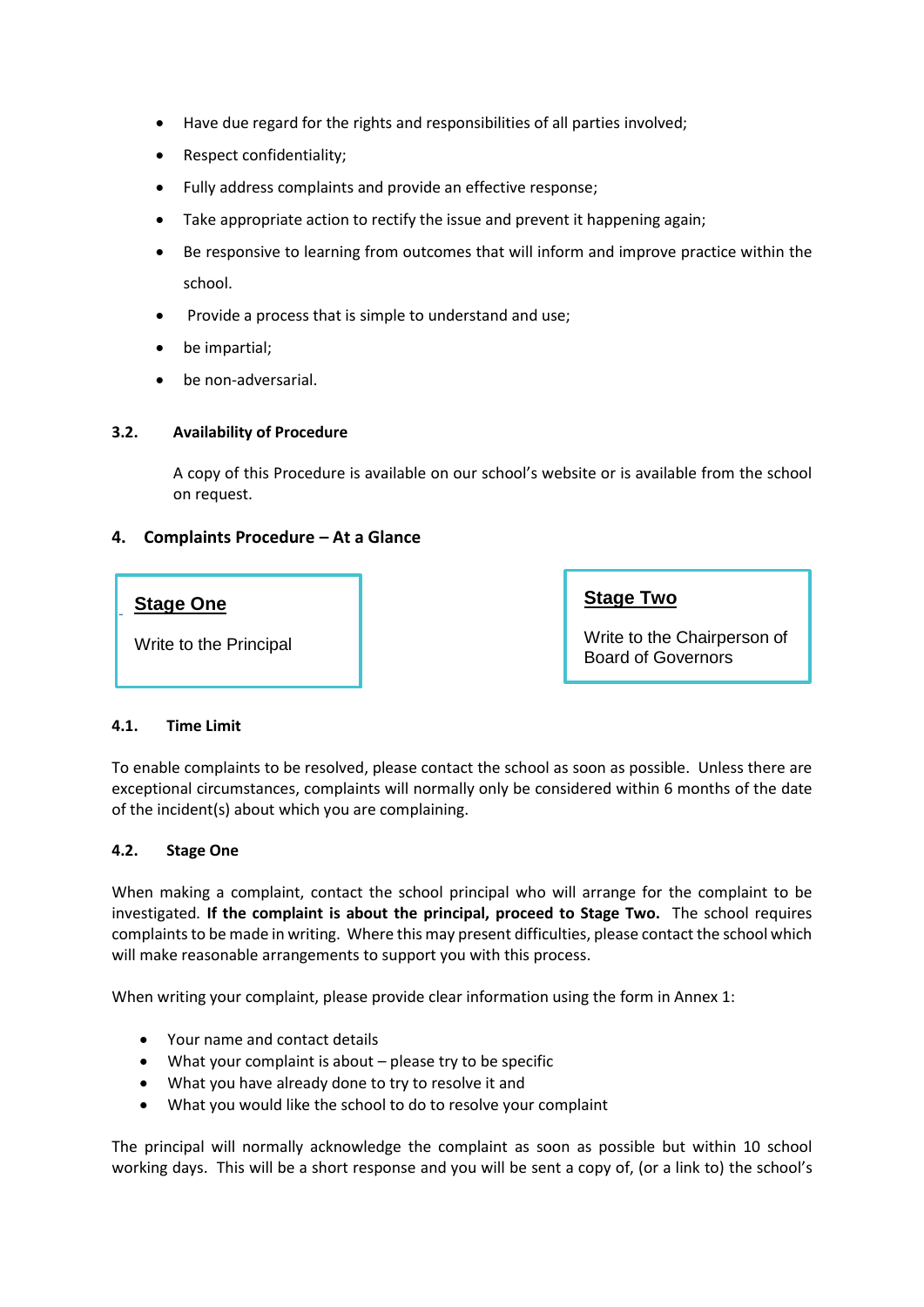complaints procedure. A final response will normally be made within 20 school working days of receipt of the complaint. This response will be issued in writing and will indicate with reasons whether the complaint has been upheld, partially upheld or not upheld. *If, for any reason, the consideration of a complaint takes longer to complete, you will be informed of revised time limits and kept updated on progress.*

#### *These timeframes may need to be reviewed if complaints are ongoing during school holiday periods.*

If you remain unhappy with the outcome at Stage One, the complaint may be progressed to Stage Two which is overseen by the board of governors.

#### **4.3. Stage Two**

**If your complaint is about the principal** or if the complaint is unresolved after Stage One, write to the chairperson of the board of governors. Where this may present difficulties, please contact the school which will make reasonable arrangements to support you with this process. The letter can be left at the school office and marked *'private and confidential'*.The chairperson will convene a committee to consider the complaint.

#### *In the case of the complaint being about the principal, this committee will investigate the complaint.*

Please provide clear information and include the following:

- Reason(s) why you disagree with the stage one findings
- Any aspect in which you think that the school's complaints procedure was not fully followed

The chairperson of the committee will normally acknowledge the complaint as soon as possible but at least within 10 school working days. A final response will normally made within 20 school working days from date of receipt of the second letter. The response will be issued by the chairperson of the committee and will indicate, with reasons, whether the complaint has been upheld, partially upheld or not upheld.

#### *If, for any reason, the review of a complaint takes longer to complete, complainants will be informed of revised time limits and kept updated on progress.*

These timeframes may need to be reviewed if complaints are ongoing during school holiday periods.

#### **4.4. Northern Ireland Public Services Ombudsman (NIPSO) www.nipso.org.uk**

If following Stage Two you remain dissatisfied with the outcome of your complaint, you can refer the matter to the Office of the Northern Ireland Public Services Ombudsman (NIPSO).

The Ombudsman provides a free, independent and impartial service for handling complaints about schools in Northern Ireland. You have the right to complain to the Ombudsman if you feel that you have been treated unfairly or have received a poor service from a school and your complaint has not been resolved to your satisfaction.

A complaint should normally be referred to NIPSO within six months of the final response from the School. The school must advise in its concluding letter that the complaint may be referred to the NIPSO if you remain dissatisfied.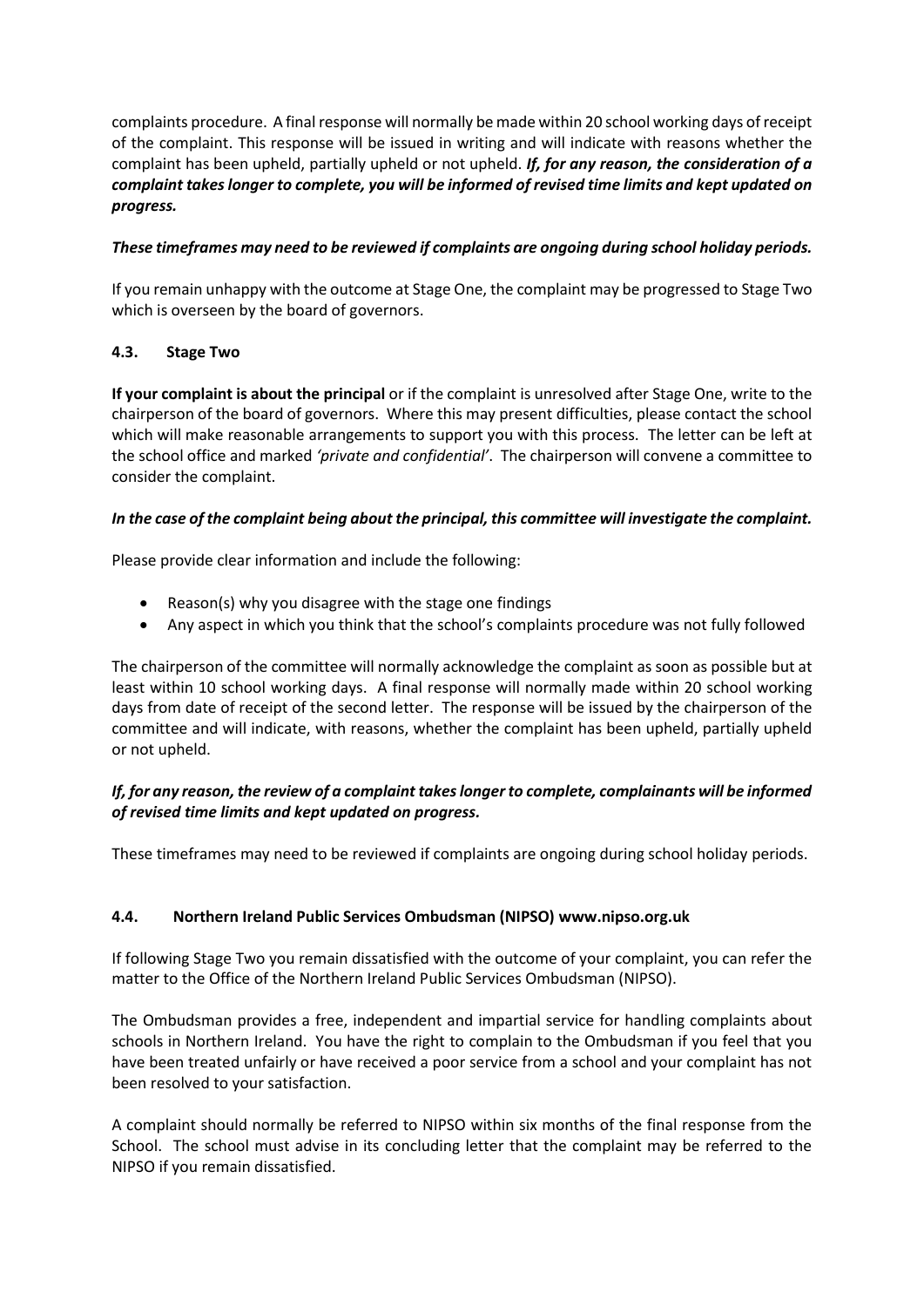Contact details for NIPSO are provided below.

**Northern Ireland Public Services Ombudsman** Office of the Northern Ireland Public Services Ombudsman Progressive House 33 Wellington Place Belfast BT1 6HN

Freepost: FREEPOST NIPSO Telephone: 02890 233821 Freephone: 0800 34 34 24 Email: [nipso@nipso.org.uk](mailto:nipso@nipso.org.uk) Web: [www.nipso.org.uk](http://www.nipso.org.uk/)

#### **5. What To Expect Under This Procedure**

#### **5.1. Your rights as a person making a complaint**

In dealing with complaints we will ensure:

- Fair treatment;
- Courtesy;
- A timely response;
- Accurate advice;
- Respect for privacy complaints will be treated as confidentially as possible allowing for the possibility of consultation with other appropriate parties about the complaint; and
- Clear reasons for decisions.

#### **5.2. Your responsibilities as a person making a complaint**

When making a complaint it is important that you:

- Raise issues in a timely manner
- Treat our staff with respect and courtesy
- Provide accurate and concise information in relation to the issues raised
- Use these procedures fully and engage with them at the appropriate levels

#### **5.3. Rights of parties involved during the investigation**

Where a meeting is arranged parties may be accompanied but not represented by another person.

*Complainant:* - should be informed that they may be accompanied but not represented by another person during the process e.g. spouse, friend, family member or interpreter, provided this person is not offering legal representation or acting in an official capacity.

If the complainant feels unable to speak on their own behalf, they may avail of support from outside agencies as agreed with the school. (*Local MLAs / Councillors / Citizens' Advice Bureau / Parenting NI / Children's commissioner)*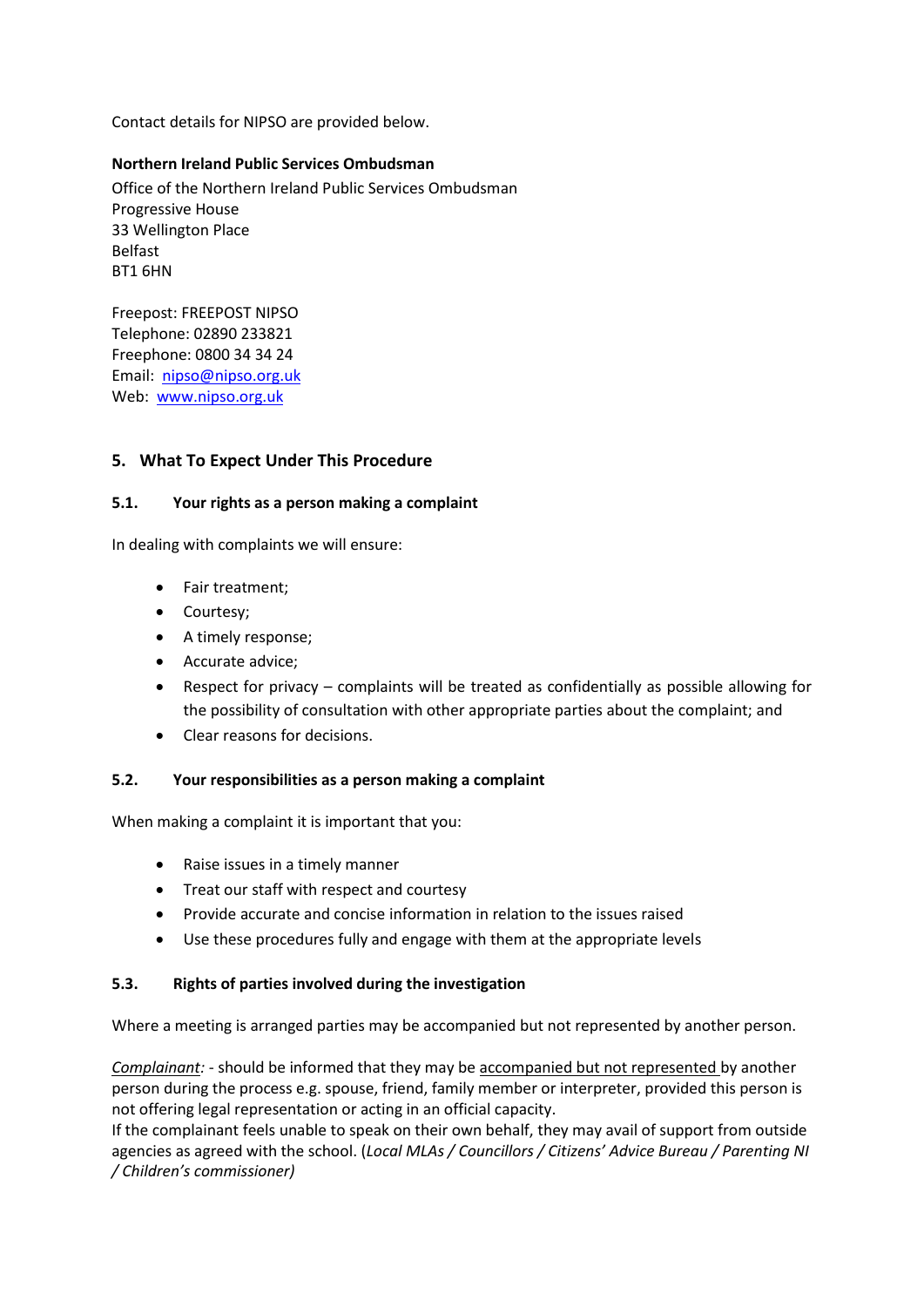*Staff Members*: - should be informed that they may be accompanied or represented by another person during the process e.g. union representative, colleague<sup>1</sup> *Pupils:* permission should be sought from parents / guardians and parent, guardian or other nominated adult should accompany pupils.

#### *It may be appropriate to seek a written statement if a person is unable to meet for any reason.*

Parties should normally be informed when a complaint is made against them and be able to see relevant correspondence.

#### **This Procedure does not take away from the statutory rights of any of the participants.**

#### **5.4. Timeframes**

**Stage One** – Normally acknowledge as soon as possible but at least within 10 school working days, with final response normally provided within 20 school working days

**Stage Two** – Normally acknowledge as soon as possible but at least within 10 school working days, with final response normally provided within 20 school working days

#### *If, for any reason, the consideration / review of a complaint takes longer to complete, complainants will be informed of revised time limits and kept updated on progress.*

#### *These timeframes may need to be reviewed if complaints are ongoing during school holiday periods.*

#### **5.5. Equality**

-

The school requires complaints to be made in writing. Where this may present difficulties, please contact the school which will make reasonable arrangements to support the complainant with this process.

#### **5.6. Unreasonable Complaints**

The school is committed to dealing with all complaints fairly and impartially, and to providing a high quality service to those who complain. There will be occasions when, despite all stages of the complaints procedure having been completed and the complaint has been reviewed by the Ombudsman, the complainant remains dissatisfied. The school must balance the rights of an individual to make a complaint and have it fairly investigated with the rights of staff not to be subjected to unacceptable actions or behaviour.

Any decision to treat a complainant as unreasonable must take into account the need to ensure that the complaints procedure is being fairly applied and every attempt has been made to communicate and address concerns about behaviour/conduct with the complainant. In the event that such a decision has been taken, the complainant will be advised accordingly.

 $1$  For information on workers' statutory rights to be accompanied, this should be read in accordance with Section 3 of the LRA's Code of Practice on Disciplinary and Grievance Procedures (Paras 110-116).